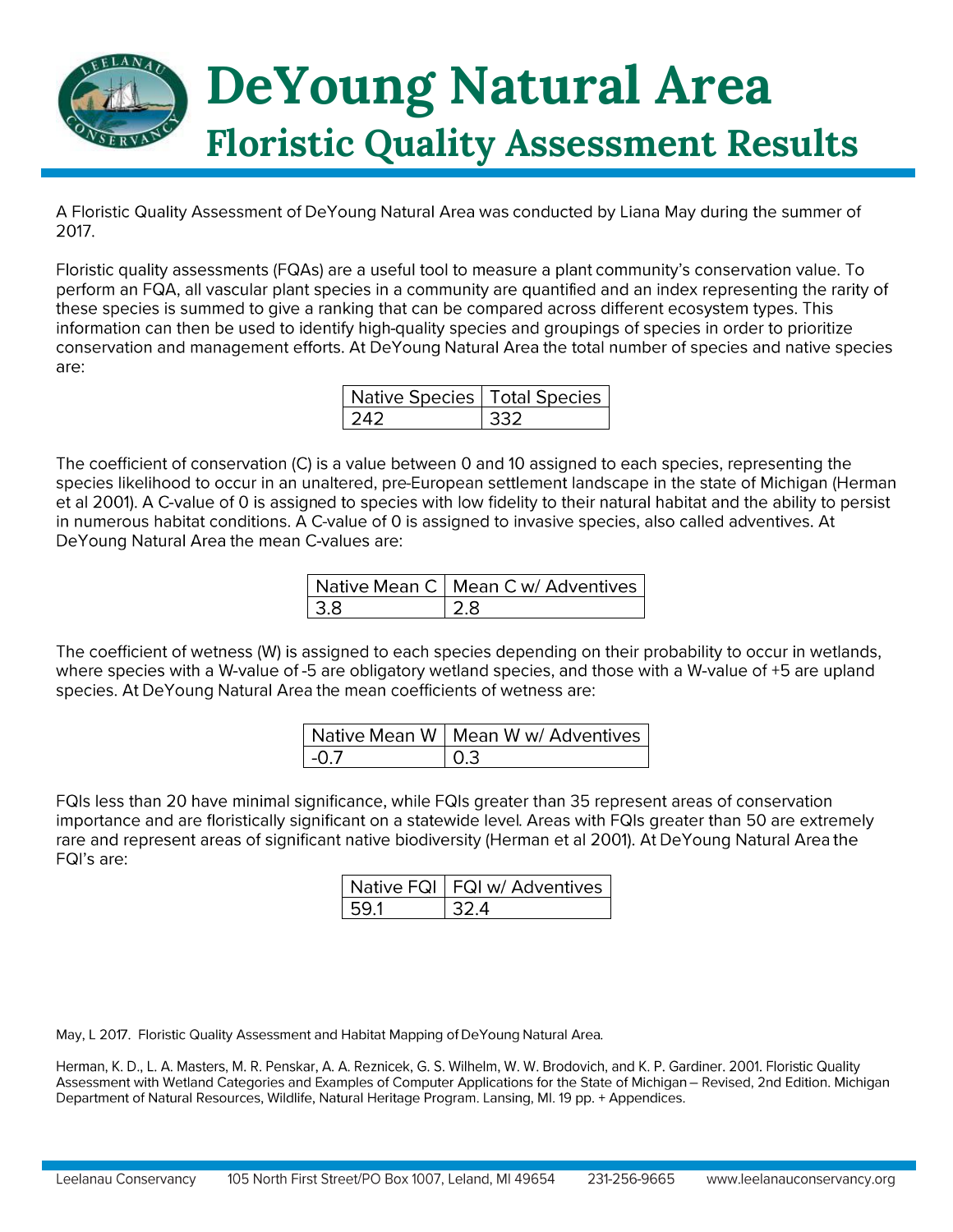

This list represents the most ecologically significant and high quality plants found at the DeYoung Natural Area during a 2017 Floristic Quality Assessment conducted by Liana May. These plants are the highest quality species found on the property and therefore may be rare, difficult to find, or not be blooming depending on the season.

Please remember to practice Leave No Trace techniques; picking flowers may not seem like a big deal, but it means others won't have a chance to enjoy them. With thousands of people visiting Conservancy properties, the less impact we each make, the longer we will enjoy what we have. If you are interested in conducting a scientific study on the property please contact the Conservancy for written permission.

| $\mathbf C$     | <b>Scientific Name</b>             | <b>Common Name</b> |
|-----------------|------------------------------------|--------------------|
| 7               | Actaea pachypoda                   | Ranunculaceae      |
| 7               | Betula alleghaniensis              | <b>Betulaceae</b>  |
| 7               | Geum rivale                        | Rosaceae           |
| $\overline{7}$  | Nuphar variegata                   | Nymphaeaceae       |
| 7               | Stuckenia filiformis               | Potamogetonaceae   |
| 8               | Aralia racemose                    | Araliaceae         |
| 8               | Carex laevivaginata                | Cyperaceae         |
| 8               | Carex lasiocarpa                   | Cyperaceae         |
| 8               | Equisetum palustre                 | Equisetaceae       |
| 8               | Milium effusum                     | Poaceae            |
| 8               | Rhamnus alnifolia                  | Rhamnaceae         |
| 8               | Schoenoplectus subterminalis       | Cyperaceae         |
| 9               | <b>Rumex orbiculatus</b>           | Polygonaceae       |
| 9               | Tiarella cordifolia                | Saxifragaceae      |
| 10 <sup>°</sup> | Cladium mariscoides                | Cyperaceae         |
| 10 <sup>°</sup> | Eleocharis quinqueflora            | Cyperaceae         |
| 10 <sup>°</sup> | Juniperus horizontalis             | Cupressaceae       |
| 10 <sup>°</sup> | Lobelia kalmia                     | Campanulaceae      |
| 10              | Potamogeton alpinus                | Potamogetonaceae   |
| 10 <sup>°</sup> | Utricularia cornuta                | Lentibulariaceae   |
| 10 <sup>°</sup> | Veronica beccabunga var. americana | Plantaginaceae     |

To see pictures or learn more about the plants listed above please visit the Michigan Natural Features Inventory website at http://mnfi.anr.msu.edu/data/specialplants.cfm or consult Newcomb's Wildflower Guide by Lawrence Newcomb.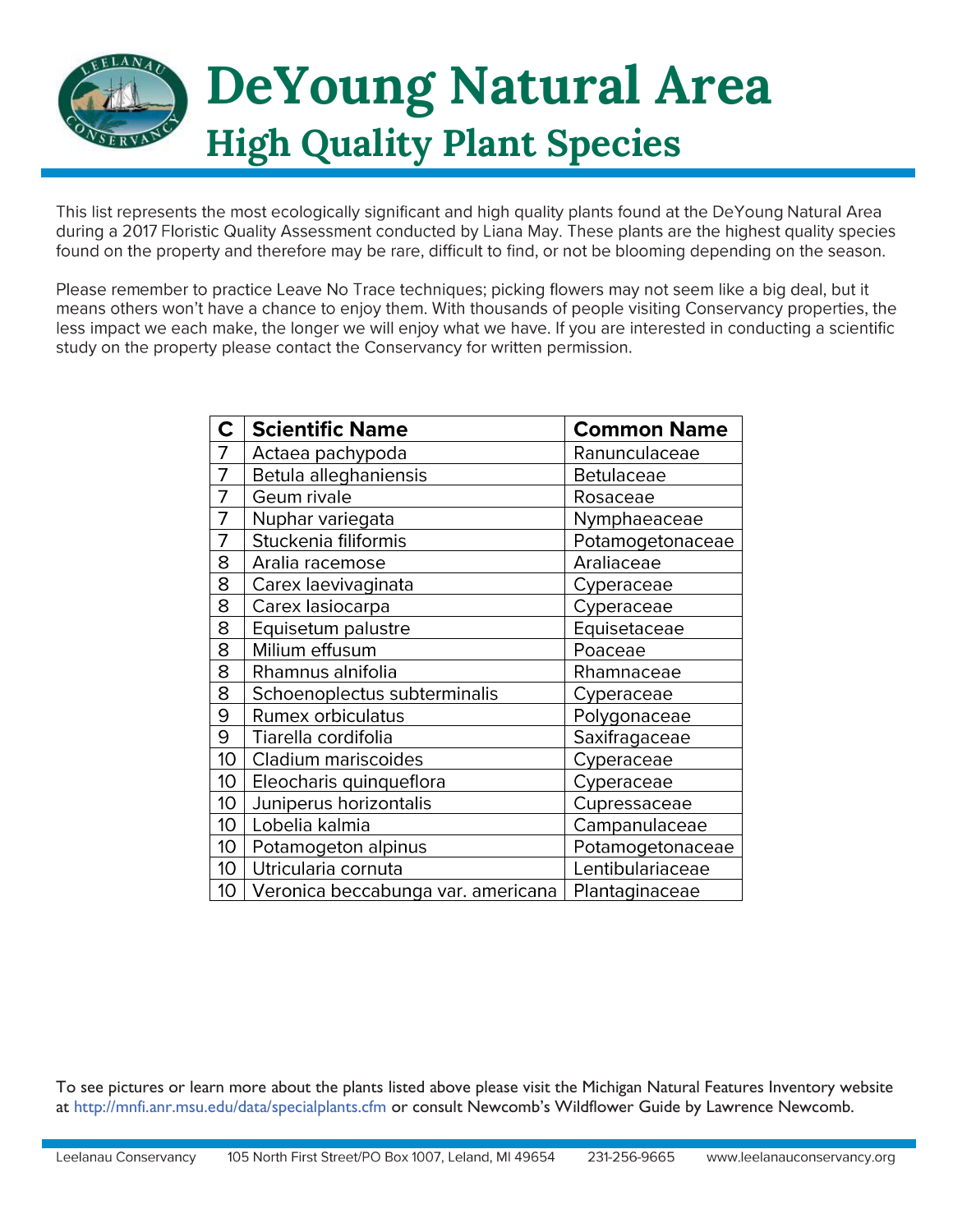## **DeYoung Natural Area**

| DeYoung NA<br>Grielickville<br>Leelanau<br>MI   |                                                                                                                                                                                                                                                                                                |
|-------------------------------------------------|------------------------------------------------------------------------------------------------------------------------------------------------------------------------------------------------------------------------------------------------------------------------------------------------|
| <b>USA</b>                                      |                                                                                                                                                                                                                                                                                                |
| FQA DB Region:                                  | Michigan                                                                                                                                                                                                                                                                                       |
| FQA DB Publication Year:<br>FOA DB Description: | 2014<br>Reznicek, A.A., M.R. Penskar, B.S. Walters, and B.S. Slaughter. 2014. Michigan Floristic Quality<br>Assessment Database. Herbarium, University of Michigan, Ann Arbor, MI and Michigan Natural Features<br>Inventory, Michigan State University, Lansing, MI. http://michiganflora.net |
| Practitioner:                                   | Liana May (2017), Greg LaCross (2006)                                                                                                                                                                                                                                                          |
| Latitude:                                       |                                                                                                                                                                                                                                                                                                |
| Longitude:                                      |                                                                                                                                                                                                                                                                                                |
| <b>Weather Notes:</b>                           |                                                                                                                                                                                                                                                                                                |
| <b>Duration Notes:</b>                          | Growing season 2006 (LaCross, original parcel) and 2017 (May, Corrigan addition, Cedar Lake shoreline)                                                                                                                                                                                         |
| Community Type Notes:                           |                                                                                                                                                                                                                                                                                                |
| Other Notes:                                    |                                                                                                                                                                                                                                                                                                |
| Private/Public:                                 | Public                                                                                                                                                                                                                                                                                         |
|                                                 |                                                                                                                                                                                                                                                                                                |
| <b>Conservatism-Based Metrics:</b>              |                                                                                                                                                                                                                                                                                                |
| Total Mean C:                                   | 2.8                                                                                                                                                                                                                                                                                            |
| Native Mean C:                                  | 3.8                                                                                                                                                                                                                                                                                            |
| Total FQI:                                      | 51                                                                                                                                                                                                                                                                                             |
| Native FQI:                                     | 59.1                                                                                                                                                                                                                                                                                           |
| Adjusted FQI:                                   | 32.4                                                                                                                                                                                                                                                                                           |
| % C value 0:                                    | 30.7                                                                                                                                                                                                                                                                                           |
| % C value 1-3:                                  | 31.3                                                                                                                                                                                                                                                                                           |
| % C value 4-6:                                  | 31.6                                                                                                                                                                                                                                                                                           |
| % C value 7-10:                                 | 6.3                                                                                                                                                                                                                                                                                            |
| Native Tree Mean C:                             | 4                                                                                                                                                                                                                                                                                              |
| Native Shrub Mean C:                            | 3.5                                                                                                                                                                                                                                                                                            |
| Native Herbaceous Mean C:                       | 3.8                                                                                                                                                                                                                                                                                            |
| Species Richness:                               |                                                                                                                                                                                                                                                                                                |
| <b>Total Species:</b>                           | 332                                                                                                                                                                                                                                                                                            |
| Native Species:                                 | 242 72.90%                                                                                                                                                                                                                                                                                     |
| Non-native Species:                             | 90 27.10%                                                                                                                                                                                                                                                                                      |
|                                                 |                                                                                                                                                                                                                                                                                                |
| Species Wetness:                                |                                                                                                                                                                                                                                                                                                |
| Mean Wetness:                                   | 0.3                                                                                                                                                                                                                                                                                            |
| Native Mean Wetness:                            | $-0.7$                                                                                                                                                                                                                                                                                         |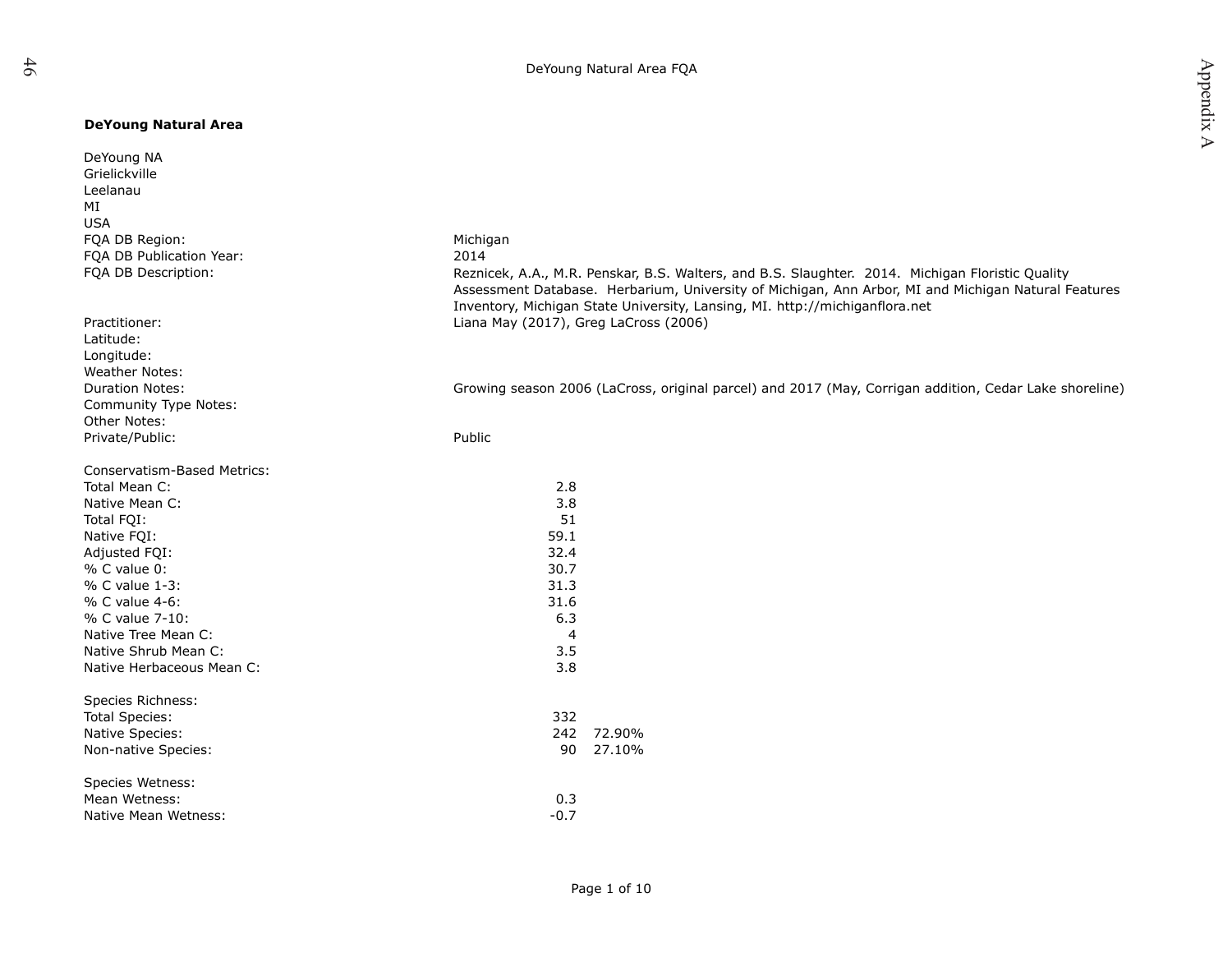| Physiognomy Metrics:              |                     |                      |            |                |   |             |                  |                              |
|-----------------------------------|---------------------|----------------------|------------|----------------|---|-------------|------------------|------------------------------|
| Tree:                             | 36                  | 10.80%               |            |                |   |             |                  |                              |
| Shrub:                            | 38                  | 11.40%               |            |                |   |             |                  |                              |
| Vine:                             | 9                   | 2.70%                |            |                |   |             |                  |                              |
| Forb:                             | 168                 | 50.60%               |            |                |   |             |                  |                              |
| Grass:                            | 27                  | 8.10%                |            |                |   |             |                  |                              |
| Sedge:                            | 32                  | 9.60%                |            |                |   |             |                  |                              |
| Rush:                             | $\overline{7}$      | 2.10%                |            |                |   |             |                  |                              |
| Fern:                             | 15                  | 4.50%                |            |                |   |             |                  |                              |
| Bryophyte:                        | 0                   | 0%                   |            |                |   |             |                  |                              |
| <b>Duration Metrics:</b>          |                     |                      |            |                |   |             |                  |                              |
| Annual:                           | 18                  | 5.40%                |            |                |   |             |                  |                              |
| Perennial:                        | 293                 | 88.30%               |            |                |   |             |                  |                              |
| Biennial:                         | 21                  | 6.30%                |            |                |   |             |                  |                              |
| Native Annual:                    | 11                  | 3.30%                |            |                |   |             |                  |                              |
| Native Perennial:                 | 224                 | 67.50%               |            |                |   |             |                  |                              |
| Native Biennial:                  | 7                   | 2.10%                |            |                |   |             |                  |                              |
| Species:                          |                     |                      |            |                |   |             |                  |                              |
| Scientific Name                   | Family              | Acronym Native?      |            | C              | W | Physiognomy | Duration         | Common Name                  |
| Acer negundo                      | Sapindaceae         | <b>ACENEG</b>        | native     | 0              |   | $0$ tree    |                  | perennial box-elder          |
| Acer rubrum                       | Sapindaceae         | <b>ACERUB</b>        | native     | 1              |   | 0 tree      |                  | perennial red maple          |
| Acer saccharum                    | Sapindaceae         | <b>ACESAU</b>        | native     | 5              |   | 3 tree      |                  | perennial sugar maple        |
| Achillea millefolium              | Asteraceae          | <b>ACHMIL</b>        | native     | 1              |   | 3 forb      | perennial yarrow |                              |
| Actaea pachypoda                  | Ranunculaceae       | <b>ACTPAC</b>        | native     | $\overline{7}$ |   | 5 forb      |                  | perennial dolls-eyes         |
| Adiantum pedatum                  | Pteridaceae         | <b>ADIPED</b>        | native     | 6              |   | 3 fern      |                  | perennial maidenhair fern    |
| Agrimonia gryposepala             | Rosaceae            | <b>AGRGRY</b>        | native     | $\overline{2}$ |   | 3 forb      |                  | perennial tall agrimony      |
| Agrostis gigantea                 | Poaceae             | <b>AGRGIG</b>        | non-native | 0              |   | -3 grass    | perennial redtop |                              |
| Alliaria petiolata                | <b>Brassicaceae</b> | <b>ALLPET</b>        | non-native | 0              |   | 3 forb      | biennial         | garlic mustard               |
| Allium tricoccum                  | Alliaceae           | <b>ALLTRI</b>        | native     | 5              |   | 3 forb      |                  | perennial wild leek          |
| Allium vineale                    | Alliaceae           | <b>ALLVIN</b>        | non-native | 0              |   | 3 forb      |                  | perennial field garlic       |
| Alnus incana; a. rugosa           | <b>Betulaceae</b>   | <b>ALNINC</b>        | native     | 5              |   | -3 shrub    |                  | perennial speckled alder     |
| Ambrosia artemisiifolia           | Asteraceae          | AMBART               | native     | $\Omega$       |   | 3 forb      | annual           | common ragweed               |
| Amelanchier interior              | Rosaceae            | AMEINT               | native     | 4              |   | 5 shrub     |                  | perennial serviceberry       |
| Anemone canadensis                | Ranunculaceae       | ANECAN               | native     | 4              |   | -3 forb     |                  | perennial canada anemone     |
| Anemone cylindrica                | Ranunculaceae       | ANECYL               | native     | 6              |   | 5 forb      |                  | perennial thimbleweed        |
| Anemone quinquefolia              | Ranunculaceae       | ANEQUI               | native     | 5              |   | 3 forb      |                  | perennial wood anemone       |
| Antennaria howellii               | Asteraceae          | <b>ANTHOW native</b> |            | 2              |   | 5 forb      |                  | perennial small pussytoes    |
| Apocynum androsaemifolium         | Apocynaceae         | APOAND               | native     | 3              |   | 5 forb      |                  | perennial spreading dogbane  |
| Apocynum cannabinum; a. sibiricum | Apocynaceae         | <b>APOCAN</b>        | native     | 3              |   | 0 forb      |                  | perennial indian-hemp        |
| Aralia racemosa                   | Araliaceae          | ARARAC               | native     | 8              |   | 3 forb      |                  | perennial spikenard          |
| Arctium minus                     | Asteraceae          | ARCMIN               | non-native | 0              |   | 3 forb      | biennial         | common burdock               |
| Arisaema triphyllum               | Araceae             | ARITRI               | native     | 5              |   | 0 forb      |                  | perennial jack-in-the-pulpit |

47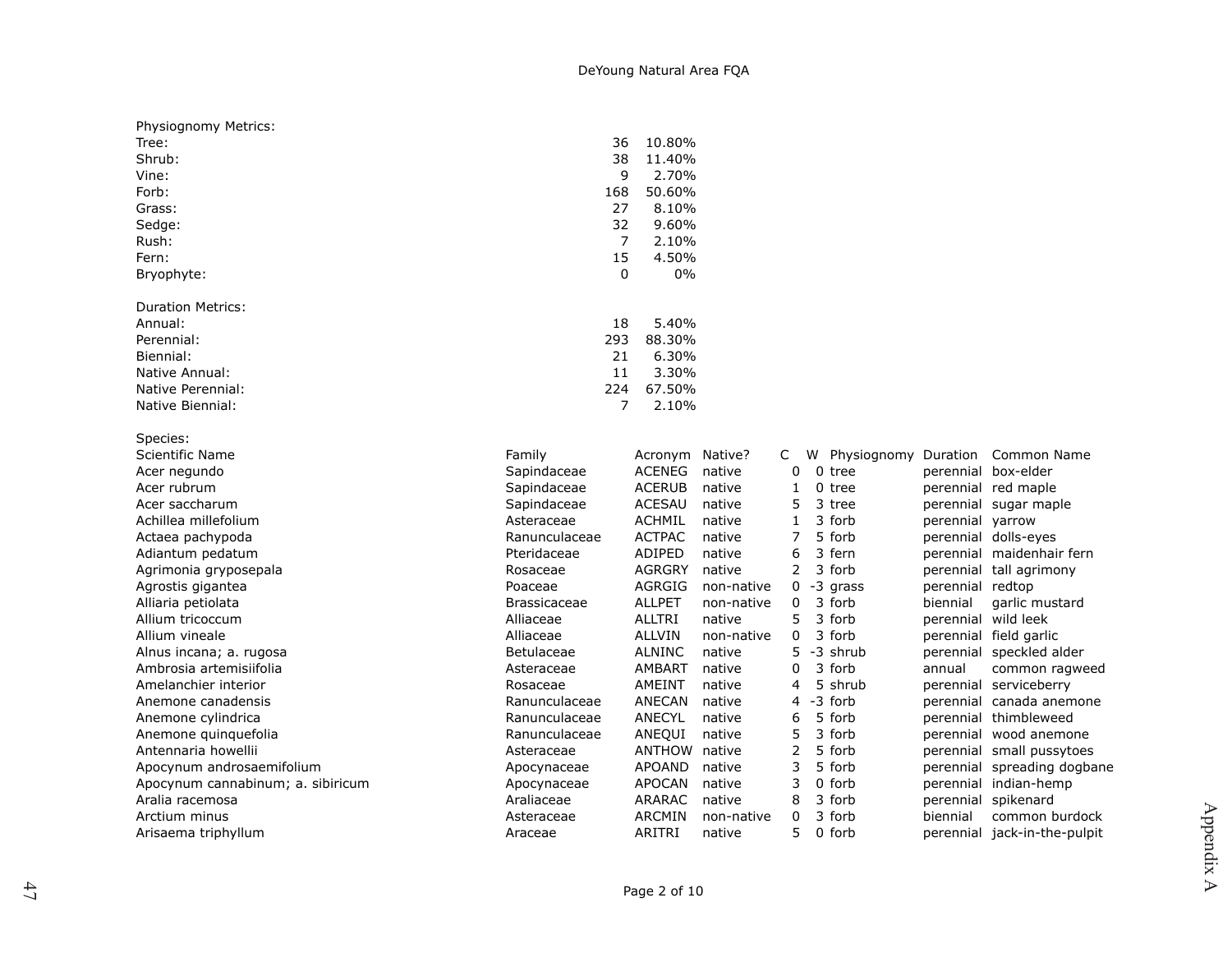| DeYoung Natural Area FQA        |                     |               |            |                |                  |                 |                                               |  |  |
|---------------------------------|---------------------|---------------|------------|----------------|------------------|-----------------|-----------------------------------------------|--|--|
|                                 |                     |               |            |                |                  |                 | Appendix                                      |  |  |
| Asclepias incarnata             | Apocynaceae         | <b>ASCINC</b> | native     |                | $6 - 5$ forb     |                 | perennial swamp milkweed                      |  |  |
| Asclepias syriaca               | Apocynaceae         | <b>ASCSYR</b> | native     | $\mathbf{1}$   | 5 forb           |                 | $\triangleright$<br>perennial common milkweed |  |  |
| Asparagus officinalis           | Asparagaceae        | <b>ASPOFF</b> | non-native | 0              | 3 forb           |                 | perennial garden asparagus                    |  |  |
| Athyrium filix-femina           | Athyriaceae         | <b>ATHFIL</b> | native     | 4              | 0 fern           |                 | perennial lady fern                           |  |  |
| Barbarea vulgaris               | <b>Brassicaceae</b> | <b>BARVUL</b> | non-native | 0              | 0 forb           | biennial        | yellow rocket                                 |  |  |
| Berberis thunbergii             | Berberidaceae       | <b>BERTHU</b> | non-native | 0              | 3 shrub          | perennial       | japanese barberry                             |  |  |
| Berberis vulgaris               | Berberidaceae       | <b>BERVUL</b> | non-native | 0              | 3 shrub          | perennial       | common barberry                               |  |  |
| Berteroa incana                 | <b>Brassicaceae</b> | <b>BERINC</b> | non-native | $\Omega$       | 5 forb           | annual          | hoary alyssum                                 |  |  |
| Betula alleghaniensis           | Betulaceae          | <b>BETALL</b> | native     | 7              | 0 tree           | perennial       | yellow birch                                  |  |  |
| Betula papyrifera               | Betulaceae          | <b>BETPAP</b> | native     | 2              | 3 tree           | perennial       | paper birch                                   |  |  |
| Bidens cernua                   | Asteraceae          | <b>BIDCER</b> | native     | 3              | -5 forb          | annual          | nodding beggar-ticks                          |  |  |
| Bidens frondosa                 | Asteraceae          | <b>BIDFRO</b> | native     |                | $1 - 3$ forb     | annual          | common beggar-ticks                           |  |  |
| Bromus inermis                  | Poaceae             | <b>BROINE</b> | non-native | 0              | 5<br>grass       | perennial       | smooth brome                                  |  |  |
| Calamagrostis canadensis        | Poaceae             | <b>CALCAN</b> | native     | 3              | -5<br>grass      | perennial       | blue-joint                                    |  |  |
| Caltha palustris                | Ranunculaceae       | <b>CALPAR</b> | native     |                | $6 - 5$ forb     |                 | perennial marsh-marigold                      |  |  |
| Calystegia sepium               | Convolvulaceae      | <b>CALSEP</b> | native     | 2              | 0 vine           |                 | perennial hedge bindweed                      |  |  |
| Cardamine diphylla; dentaria d. | <b>Brassicaceae</b> | CARDIP        | native     | 5              | 3 forb           | perennial       | two-leaved toothwort                          |  |  |
| Cardamine pensylvanica          | <b>Brassicaceae</b> | <b>CARPEN</b> | native     | $\mathbf{1}$   | -3 forb          | biennial        | pennsylvania bitter cress                     |  |  |
| Carex arctata                   | Cyperaceae          | <b>CXARTT</b> | native     | 3              | 5 sedge          | perennial sedge |                                               |  |  |
| Carex aurea                     | Cyperaceae          | <b>CXAURE</b> | native     | 3              | -3 sedge         | perennial sedge |                                               |  |  |
| Carex crinita                   | Cyperaceae          | <b>CXCRIN</b> | native     | 4              | -5<br>sedge      | perennial sedge |                                               |  |  |
| Carex deweyana                  | Cyperaceae          | CXDEWE native |            | 3              | 3 sedge          | perennial sedge |                                               |  |  |
| Carex flava                     | Cyperaceae          | <b>CXFLAV</b> | native     | 4              | $-5$<br>sedge    | perennial sedge |                                               |  |  |
| Carex gracillima                | Cyperaceae          | <b>CXGRAA</b> | native     | 4              | 3 sedge          | perennial sedge |                                               |  |  |
| Carex granularis                | Cyperaceae          | <b>CXGRAN</b> | native     |                | $2 - 3$ sedge    | perennial sedge |                                               |  |  |
| Carex hystericina               | Cyperaceae          | <b>CXHYST</b> | native     |                | $2 - 5$<br>sedge | perennial sedge |                                               |  |  |
| Carex interior                  | Cyperaceae          | <b>CXINTE</b> | native     |                | $3 - 5$ sedge    | perennial sedge |                                               |  |  |
| Carex intumescens               | Cyperaceae          | <b>CXINTU</b> | native     | 3              | $-3$<br>sedge    | perennial sedge |                                               |  |  |
| Carex laevivaginata             | Cyperaceae          | <b>CXLAEV</b> | native     |                | 8 -5 sedge       | perennial sedge |                                               |  |  |
| Carex lasiocarpa                | Cyperaceae          | <b>CXLASI</b> | native     | 8              | -5 sedge         | perennial sedge |                                               |  |  |
| Carex leptalea                  | Cyperaceae          | <b>CXLEPA</b> | native     | 5              | -5 sedge         | perennial sedge |                                               |  |  |
| Carex pedunculata               | Cyperaceae          | <b>CXPEDU</b> | native     | 5              | 3<br>sedge       | perennial sedge |                                               |  |  |
| Carex pellita; c. lanuginosa    | Cyperaceae          | <b>CXPELL</b> | native     | $\overline{2}$ | $-5$<br>sedge    | perennial sedge |                                               |  |  |
| Carex projecta                  | Cyperaceae          | <b>CXPROJ</b> | native     |                | $3 - 3$ sedge    | perennial sedge |                                               |  |  |
| Carex retrorsa                  | Cyperaceae          | <b>CXRETS</b> | native     | 3              | -5<br>sedge      | perennial sedge |                                               |  |  |
| Carex rosea; c. convoluta       | Cyperaceae          | <b>CXROSE</b> | native     | 2              | 5<br>sedge       |                 | perennial curly-styled wood sedge             |  |  |
| Carex scabrata                  | Cyperaceae          | <b>CXSCAB</b> | native     | 4              | -5 sedge         | perennial sedge |                                               |  |  |
| Carex stipata                   | Cyperaceae          | <b>CXSTIP</b> | native     |                | $1 - 5$ sedge    | perennial sedge |                                               |  |  |
| Carex stricta                   | Cyperaceae          | <b>CXSTRI</b> | native     |                | $4 - 5$ sedge    | perennial sedge |                                               |  |  |
| Carex utriculata; c. rostrata   | Cyperaceae          | <b>CXUTRI</b> | native     | 5.             | -5<br>sedge      | perennial sedge |                                               |  |  |
| Carex vulpinoidea               | Cyperaceae          | <b>CXVULP</b> | native     |                | $1 - 5$ sedge    | perennial sedge |                                               |  |  |
| Caulophyllum thalictroides      | Berberidaceae       | <b>CAUTHA</b> | native     | 5              | 5 forb           | perennial       | blue cohosh                                   |  |  |
| Celastrus orbiculatus           | Celastraceae        | <b>CELORB</b> | non-native | 0              | 5 vine           | perennial       | oriental bittersweet                          |  |  |
| Centaurea stoebe; c. maculosa   | Asteraceae          | <b>CENSTO</b> | non-native | $\Omega$       | 5 forb           | biennial        | spotted knapweed                              |  |  |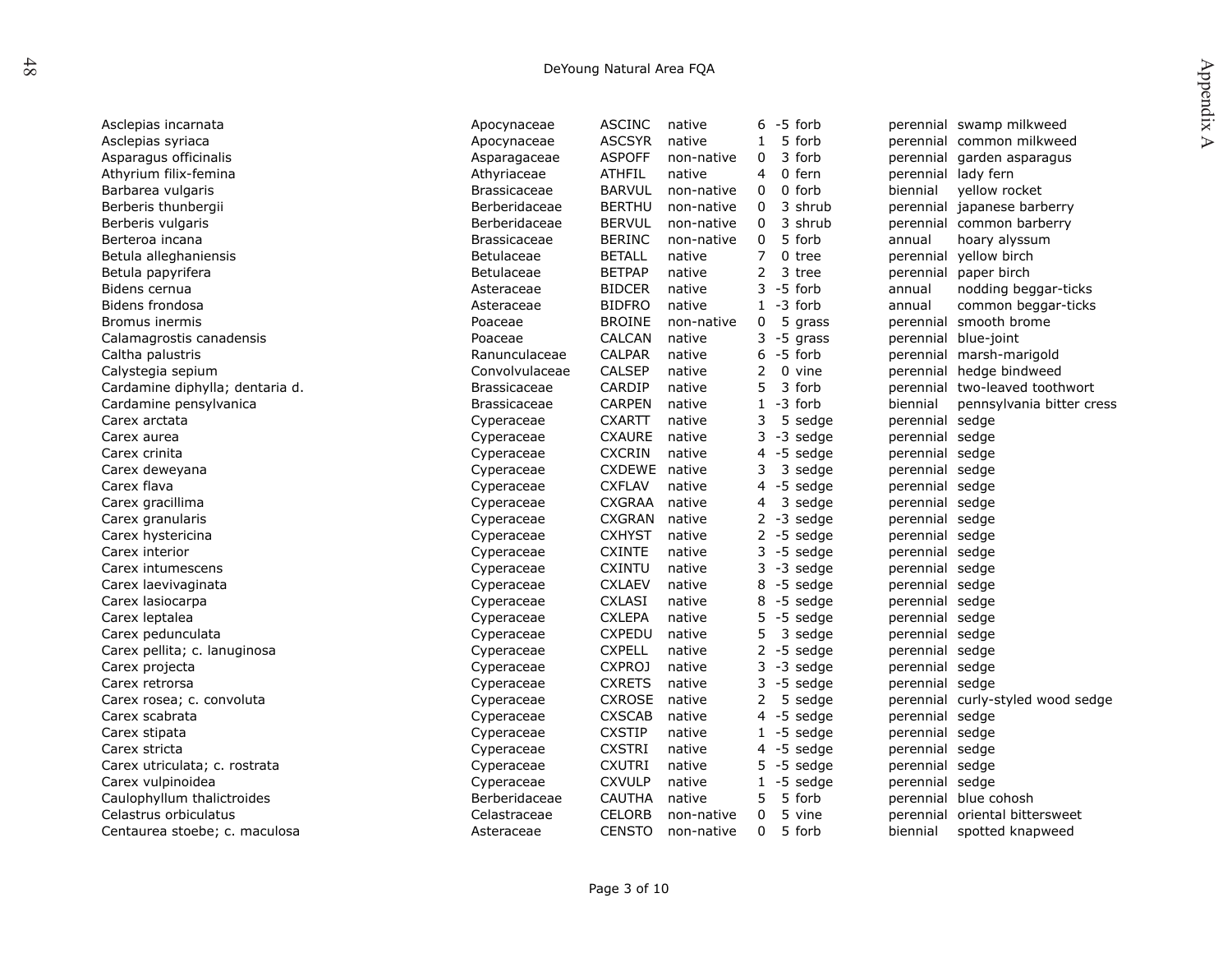| Cerastium fontanum                     | Caryophyllaceae  | <b>CERFON</b> | non-native | 0              | 3 forb         |                        | perennial mouse-ear chickweed     |
|----------------------------------------|------------------|---------------|------------|----------------|----------------|------------------------|-----------------------------------|
| Ceratophyllum demersum                 | Ceratophyllaceae | <b>CERDEM</b> | native     |                | $1 - 5$ forb   |                        | perennial coontail                |
| Cichorium intybus                      | Asteraceae       | <b>CICINT</b> | non-native | 0              | 3 forb         |                        | perennial chicory                 |
| Cicuta bulbifera                       | Apiaceae         | <b>CICBUL</b> | native     |                | $5 - 5$ forb   |                        | perennial water hemlock           |
| Circaea canadensis; c. lutetiana       | Onagraceae       | <b>CIRCAN</b> | native     | 2              | 3 forb         |                        | perennial enchanters-nightshade   |
| Cirsium arvense                        | Asteraceae       | <b>CIRARV</b> | non-native | 0              | 3 forb         |                        | perennial canada thistle          |
| Cirsium vulgare                        | Asteraceae       | <b>CIRVUL</b> | non-native | 0              | 3 forb         | biennial               | bull thistle                      |
| Cladium mariscoides                    | Cyperaceae       | <b>CLAMAR</b> | native     |                | $10 - 5$ sedge |                        | perennial twig-rush               |
| Clematis virginiana                    | Ranunculaceae    | <b>CLEVIR</b> | native     | 4              | 0 vine         |                        | perennial virgins bower           |
| Clinopodium vulgare                    | Lamiaceae        | <b>CLIVUL</b> | native     | 3              | 5 forb         | perennial              | wild-basil                        |
| Convallaria majalis                    | Convallariaceae  | <b>CONMAJ</b> | non-native | 0              | 5 forb         | perennial              | lily-of-the-valley                |
| Conyza canadensis                      | Asteraceae       | <b>CONCAN</b> | native     | 0              | 3 forb         | annual                 | horseweed                         |
| Cornus alternifolia                    | Cornaceae        | <b>CORALT</b> | native     | 5              | 3 tree         | perennial              | alternate-leaved dogwood          |
| Cornus amomum                          | Cornaceae        | CORAMO        | native     | $\overline{2}$ | -3 shrub       | perennial              | silky dogwood                     |
| Cornus rugosa                          | Cornaceae        | CORRUG        | native     | 6              |                | 5 shrub                | perennial round-leaved dogwood    |
| Cornus sericea; c. stolonifera         | Cornaceae        | <b>CORSER</b> | native     |                | $2 - 3$ shrub  | perennial              | red-osier                         |
| Crataegus monogyna                     | Rosaceae         | <b>CRAMON</b> | non-native | $\Omega$       | 3 tree         | perennial              | english hawthorn                  |
| Cynoglossum officinale                 | Boraginaceae     | <b>CYNOFF</b> | non-native | 0              | 5 forb         | biennial               | hounds-tongue                     |
| Dactylis glomerata                     | Poaceae          | <b>DACGLO</b> | non-native | 0              |                | 3 grass<br>perennial   | orchard grass                     |
| Danthonia spicata                      | Poaceae          | <b>DANSPI</b> | native     | 4              |                | 5 grass<br>perennial   | poverty grass; oatgrass           |
| Daucus carota                          | Apiaceae         | <b>DAUCAR</b> | non-native | 0              | 5 forb         | biennial               | queen-annes-lace                  |
| Dianthus armeria                       | Caryophyllaceae  | <b>DIAARM</b> | non-native | 0              | 5 forb         | annual                 | deptford pink                     |
| Dichanthelium depauperatum; panicum d. | Poaceae          | <b>DICDEP</b> | native     | 4              |                | 5 grass<br>perennial   | panic grass                       |
| Dichanthelium implicatum; panicum i.   | Poaceae          | <b>DICIMP</b> | native     | 3              |                | $0$ grass<br>perennial | panic grass                       |
| Digitaria cognata; leptoloma c.        | Poaceae          | <b>DIGCOG</b> | native     | 3              |                | 5 grass<br>perennial   | fall witch grass                  |
| Digitaria ischaemum                    | Poaceae          | <b>DIGISC</b> | non-native | 0              |                | 3 grass<br>annual      | smooth crab grass                 |
| Digitaria sanguinalis                  | Poaceae          | <b>DIGSAN</b> | non-native | 0              |                | 3 grass<br>annual      | hairy crab grass                  |
| Dryopteris carthusiana                 | Dryopteridaceae  | <b>DRYCAR</b> | native     |                | $5 - 3$ fern   |                        | perennial spinulose woodfern      |
| Dryopteris cristata                    | Dryopteridaceae  | <b>DRYCRI</b> | native     | 6              | -5 fern        |                        | perennial crested shield fern     |
| Dryopteris intermedia                  | Dryopteridaceae  | <b>DRYINT</b> | native     | 5              | 0 fern         |                        | perennial evergreen woodfern      |
| Echinochloa muricata                   | Poaceae          | <b>ECHMUR</b> | native     |                | $1 - 5$ grass  | annual                 | barnyard grass                    |
| Elaeagnus angustifolia                 | Elaeagnaceae     | <b>ELAANG</b> | non-native | 0              | 3 tree         |                        | perennial russian-olive           |
| Elaeagnus umbellata                    | Elaeagnaceae     | <b>ELAUMB</b> | non-native | $\Omega$       |                | 3 shrub<br>perennial   | autumn-olive                      |
| Eleocharis erythropoda                 | Cyperaceae       | <b>ELEERY</b> | native     |                | $4 - 5$ sedge  | perennial              | spike-rush                        |
| Eleocharis quinqueflora; e. pauciflora | Cyperaceae       | <b>ELEQUI</b> | native     |                | $10 - 5$ sedge |                        | perennial spike-rush              |
| Elymus repens; agropyron r.            | Poaceae          | <b>ELYREP</b> | non-native | 0              | 3              | grass<br>perennial     | quack grass                       |
| Epilobium ciliatum                     | Onagraceae       | EPICIL        | native     |                | $3 - 3$ forb   | perennial              | willow-herb                       |
| Epilobium coloratum                    | Onagraceae       | <b>EPICOL</b> | native     |                | $3 - 5$ forb   |                        | perennial cinnamon willow-herb    |
| Epilobium hirsutum                     | Onagraceae       | <b>EPIHIR</b> | non-native |                | $0 - 3$ forb   |                        | perennial great hairy willow-herb |
| Epilobium parviflorum                  | Onagraceae       | EPIPAR        | non-native |                | $0 - 5$ forb   |                        | perennial willow-herb             |
| Epipactis helleborine                  | Orchidaceae      | EPIHEL        | non-native | $\Omega$       | 0 forb         |                        | perennial helleborine             |
| Equisetum arvense                      | Equisetaceae     | EQUARV        | native     | 0              | 0 fern         |                        | perennial common horsetail        |
| Equisetum hyemale                      | Equisetaceae     | <b>EQUHYE</b> | native     | $\overline{2}$ | 0 fern         |                        | perennial scouring rush           |
| Equisetum palustre                     | Equisetaceae     | <b>EQUPAL</b> | native     |                | 8 -3 fern      |                        | perennial marsh horsetail         |
|                                        |                  |               |            |                |                |                        |                                   |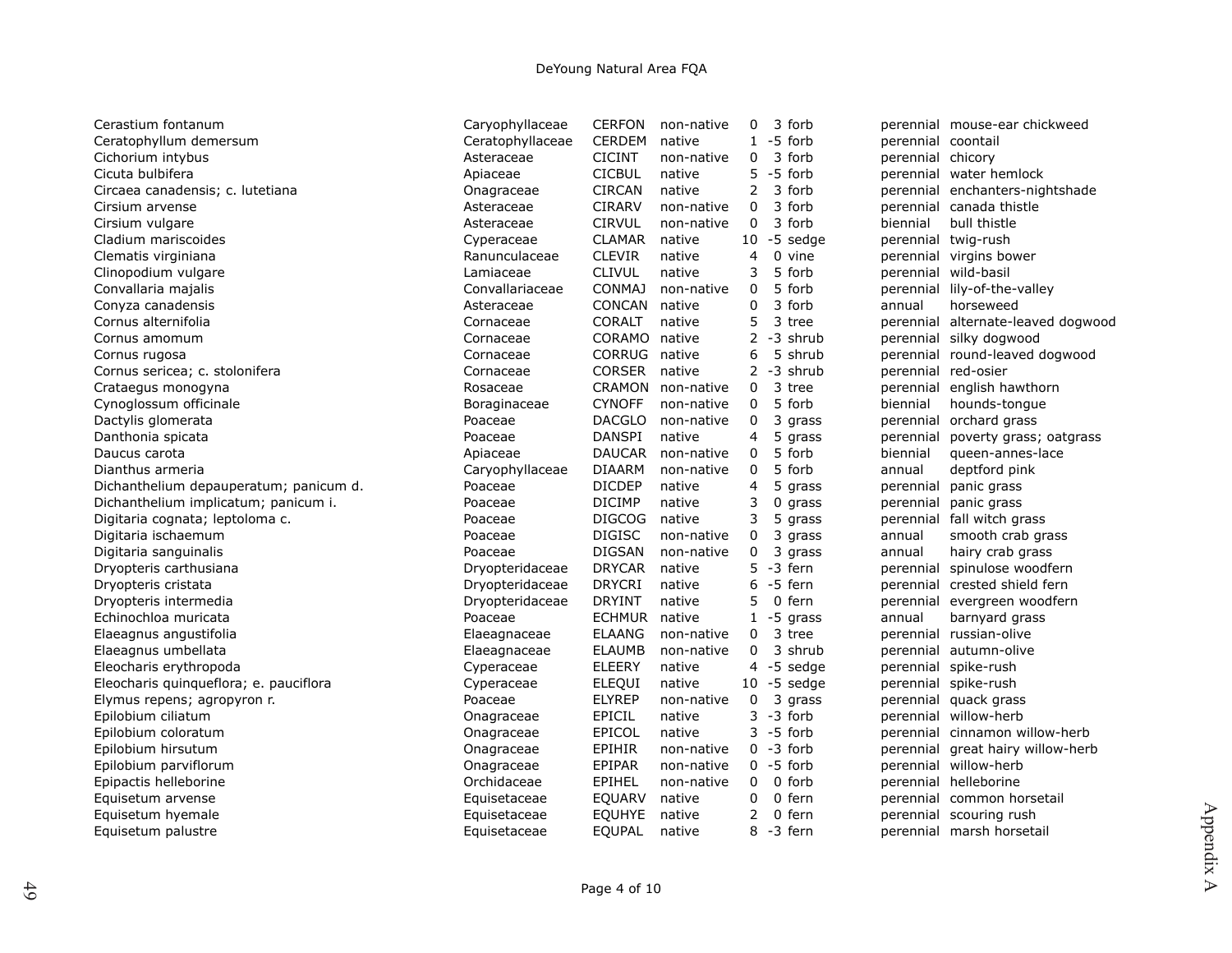| J |
|---|
|   |

| DeYoung Natural Area FQA            |                |               |            |              |                  |                     |                                    |                  |  |  |
|-------------------------------------|----------------|---------------|------------|--------------|------------------|---------------------|------------------------------------|------------------|--|--|
|                                     |                |               |            |              |                  |                     |                                    | Appendix         |  |  |
| Equisetum sylvaticum                | Equisetaceae   | EQUSYL        | native     |              | 5 -3 fern        |                     | perennial woodland horsetail       |                  |  |  |
| Eragrostis spectabilis              | Poaceae        | <b>ERASPE</b> | native     | 3            | 5 grass          | perennial           | purple love grass                  | $\triangleright$ |  |  |
| Erigeron annuus                     | Asteraceae     | ERIANN        | native     | 0            | 3 forb           | biennial            | daisy fleabane                     |                  |  |  |
| Erigeron philadelphicus             | Asteraceae     | ERIPHI        | native     | 2            | 0 forb           | perennial           | philadelphia fleabane              |                  |  |  |
| Erigeron strigosus                  | Asteraceae     | <b>ERISTR</b> | native     | 4            | 3 forb           |                     | perennial daisy fleabane           |                  |  |  |
| Erythronium americanum              | Liliaceae      | <b>ERYAME</b> | native     | 5            | 5 forb           |                     | perennial yellow trout lily        |                  |  |  |
| Eupatorium perfoliatum              | Asteraceae     | <b>EUPPER</b> | native     | 4            | -3 forb          | perennial boneset   |                                    |                  |  |  |
| Euphorbia virgata; e. esula         | Euphorbiaceae  | <b>EUPVIR</b> | non-native | 0            | 5 forb           |                     | perennial leafy spurge             |                  |  |  |
| Euthamia graminifolia               | Asteraceae     | <b>EUTGRA</b> | native     | 3            | $\Omega$<br>forb |                     | perennial grass-leaved goldenrod   |                  |  |  |
| Eutrochium maculatum; eupatorium m. | Asteraceae     | <b>EUTMAC</b> | native     |              | $4 - 5$ forb     |                     | perennial joe-pye-weed             |                  |  |  |
| Fagus grandifolia                   | Fagaceae       | <b>FAGGRA</b> | native     | 6            | 3 tree           |                     | perennial american beech           |                  |  |  |
| Festuca rubra                       | Poaceae        | <b>FESRUB</b> | non-native | 0            | 3 grass          |                     | perennial red fescue               |                  |  |  |
| Fragaria virginiana                 | Rosaceae       | <b>FRAVIR</b> | native     | 2            | 3 forb           |                     | perennial wild strawberry          |                  |  |  |
| Frangula alnus; rhamnus frangula    | Rhamnaceae     | <b>FRAALN</b> | non-native | 0            | 0 shrub          |                     | perennial glossy buckthorn         |                  |  |  |
| Fraxinus americana                  | Oleaceae       | <b>FRAAME</b> | native     | 5            | 3 tree           |                     | perennial white ash                |                  |  |  |
| Fraxinus nigra                      | Oleaceae       | <b>FRANIG</b> | native     | 6            | -3 tree          | perennial black ash |                                    |                  |  |  |
| Galium aparine                      | Rubiaceae      | <b>GALAPA</b> | native     | 0            | 3 forb           | annual              | annual bedstraw                    |                  |  |  |
| Galium tinctorium                   | Rubiaceae      | <b>GALTIN</b> | native     | 5            | -5 forb          |                     | perennial stiff bedstraw           |                  |  |  |
| Geranium robertianum                | Geraniaceae    | <b>GERROB</b> | native     | 3            | 3 forb           | annual              | herb robert                        |                  |  |  |
| Geum aleppicum                      | Rosaceae       | <b>GEUALE</b> | native     | 3            | 0 forb           |                     | perennial yellow avens             |                  |  |  |
| Geum canadense                      | Rosaceae       | <b>GEUCAN</b> | native     | $\mathbf{1}$ | 0 forb           |                     | perennial white avens              |                  |  |  |
| Geum rivale                         | Rosaceae       | <b>GEURIV</b> | native     |              | $7 - 5$ forb     | perennial           | purple avens                       |                  |  |  |
| Glyceria striata                    | Poaceae        | <b>GLYSTR</b> | native     |              | $4 - 5$ grass    |                     | perennial fowl manna grass         |                  |  |  |
| Hackelia deflexa                    | Boraginaceae   | <b>HACDEF</b> | native     | 2            | 5 forb           | biennial            | stickseed                          |                  |  |  |
| Hackelia virginiana                 | Boraginaceae   | <b>HACVIR</b> | native     | 1            | 3 forb           | biennial            | beggars lice                       |                  |  |  |
| Hamamelis virginiana                | Hamamelidaceae | <b>HAMVIR</b> | native     | 5            | 3 shrub          | perennial           | witch-hazel                        |                  |  |  |
| Hieracium aurantiacum               | Asteraceae     | <b>HIEAUR</b> | non-native | 0            | 5 forb           | perennial           | orange hawkweed                    |                  |  |  |
| Hieracium caespitosum               | Asteraceae     | <b>HIECAE</b> | non-native | 0            | 5 forb           |                     | perennial king devil               |                  |  |  |
| Hieracium scabrum                   | Asteraceae     | <b>HIESCA</b> | native     | 3            | 5 forb           |                     | perennial rough hawkweed           |                  |  |  |
| Hieracium venosum                   | Asteraceae     | <b>HIEVEN</b> | native     | 6            | 5 forb           |                     | perennial rattlesnake-weed         |                  |  |  |
| Hypericum perforatum                | Hypericaceae   | <b>HYPPER</b> | non-native | 0            | 5 forb           |                     | perennial common st. johns-wort    |                  |  |  |
| Hypochaeris radicata                | Asteraceae     | <b>HYPRAD</b> | non-native | 0            | 3 forb           | perennial cats-ear  |                                    |                  |  |  |
| Impatiens capensis                  | Balsaminaceae  | <b>IMPCAP</b> | native     |              | $2 - 3$ forb     | annual              | spotted touch-me-not               |                  |  |  |
| Iris germanica                      | Iridaceae      | <b>IRIGER</b> | non-native | 0            | 5 forb           |                     | perennial fleur-de-lys             |                  |  |  |
| Iris versicolor                     | Iridaceae      | <b>IRIVER</b> | native     | 5            | -5 forb          |                     | perennial wild blue flag           |                  |  |  |
| Juglans nigra                       | Juglandaceae   | <b>JUGNIG</b> | native     | 5            | 3 tree           |                     | perennial black walnut             |                  |  |  |
| Juncus articulatus                  | Juncaceae      | <b>JUNART</b> | native     | 3            | -5 rush          |                     | perennial jointed rush             |                  |  |  |
| Juncus dudleyi                      | Juncaceae      | <b>JUNDUD</b> | native     |              | $1 - 3$ rush     |                     | perennial dudleys rush             |                  |  |  |
| Juncus effusus                      | Juncaceae      | <b>JUNEFF</b> | native     |              | $3 - 5$ rush     |                     | perennial soft-stemmed rush        |                  |  |  |
| Juncus nodosus                      | Juncaceae      | <b>JUNNOD</b> | native     |              | 5 -5 rush        |                     | perennial joint rush               |                  |  |  |
| Juncus pylaei; j. effusus           | Juncaceae      | <b>JUNPLA</b> | native     |              | 3 -5 rush        |                     | perennial pylaies soft rush        |                  |  |  |
| Juncus tenuis                       | Juncaceae      | <b>JUNTEN</b> | native     | 1            | 0 rush           | perennial           | path rush                          |                  |  |  |
| Juniperus communis                  | Cupressaceae   | <b>JUNCOI</b> | native     | 4            | 3 shrub          |                     | perennial common or ground juniper |                  |  |  |
| Juniperus horizontalis              | Cupressaceae   | <b>JUNHOR</b> | native     | 10           | 3 shrub          |                     | perennial creeping juniper         |                  |  |  |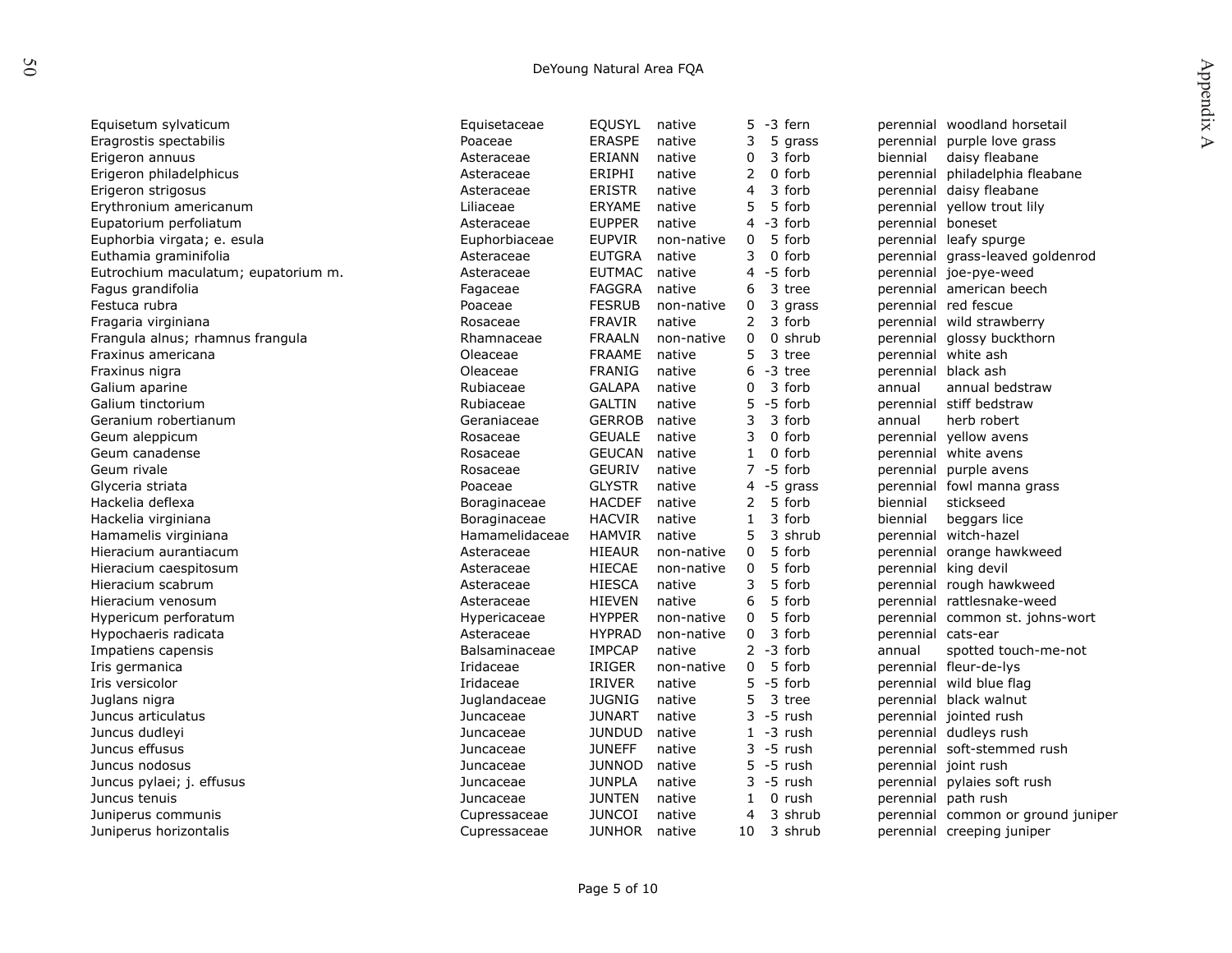| Leersia oryzoides                                           | Poaceae             | LEEORY        | native            | 3            |          | -5 grass      | perennial cut grass |                                        |
|-------------------------------------------------------------|---------------------|---------------|-------------------|--------------|----------|---------------|---------------------|----------------------------------------|
| Lemna turionifera; I. minor                                 | Araceae             | LEMTUR        | native            | 5.           |          | -5 forb       |                     | perennial red duckweed                 |
| Leonurus cardiaca                                           | Lamiaceae           | <b>LEOCAR</b> | non-native        | 0            |          | 5 forb        |                     | perennial motherwort                   |
| Lepidium campestre                                          | <b>Brassicaceae</b> | <b>LEPCAM</b> | non-native        | 0            |          | 5 forb        | biennial            | field cress                            |
| Leucanthemum vulgare; chrysanthemum leucanthemum Asteraceae |                     | LEUVUL        | non-native        | $\Omega$     |          | 5 forb        |                     | perennial ox-eye daisy                 |
| Ligustrum vulgare                                           | Oleaceae            | <b>LIGVUL</b> | non-native        | 0            |          | 3 shrub       |                     | perennial common privet                |
| Lithospermum officinale                                     | Boraginaceae        | <b>LITOFF</b> | non-native        | $\mathbf{0}$ |          | 5 forb        | perennial gromwell  |                                        |
| Lobelia kalmii                                              | Campanulaceae       | LOBKAL        | native            |              |          | $10 - 5$ forb |                     | perennial bog lobelia                  |
| Lonicera dioica                                             | Caprifoliaceae      | LONDIO        | native            | 5            |          | 3 vine        |                     | perennial red honeysuckle              |
| Lonicera morrowii                                           | Caprifoliaceae      |               | LONMOR non-native | 0            |          | 3 shrub       |                     | perennial morrow honeysuckle           |
| Lonicera √óbella                                            | Caprifoliaceae      | LONBEL        | non-native        | 0            |          | 3 shrub       |                     | perennial hybrid honeysuckle           |
| Luzula multiflora                                           | Juncaceae           | LUZMUL        | native            | 5            |          | 3 rush        |                     | perennial common wood rush             |
| Lycopus americanus                                          | Lamiaceae           | <b>LYCAME</b> | native            |              |          | $2 - 5$ forb  |                     | perennial common water horehound       |
| Lycopus uniflorus                                           | Lamiaceae           | <b>LYCUNI</b> | native            |              |          | $2 - 5$ forb  |                     | perennial northern bugle weed          |
| Lysimachia ciliata                                          | Myrsinaceae         | <b>LYSCIL</b> | native            |              |          | $4 - 3$ forb  |                     | perennial fringed loosestrife          |
| Lysimachia thyrsiflora                                      | Myrsinaceae         | <b>LYSTHY</b> | native            | 6            |          | -5 forb       |                     | perennial tufted loosestrife           |
| Maianthemum canadense                                       | Convallariaceae     | MAICAN        | native            | 4            |          | 3 forb        |                     | perennial canada mayflower             |
| Maianthemum stellatum; smilacina s.                         | Convallariaceae     | <b>MAISTE</b> | native            | 5            |          | 0 forb        |                     | perennial starry false solomon-seal    |
| Malus pumila                                                | Rosaceae            | MALPUM        | non-native        | 0            |          | 5 tree        | perennial apple     |                                        |
| Matteuccia struthiopteris                                   | Onocleaceae         | <b>MATSTR</b> | native            | 3            | $\Omega$ | fern          |                     | perennial ostrich fern                 |
| Medicago lupulina                                           | Fabaceae            | <b>MEDLUP</b> | non-native        | 0            |          | 3 forb        | annual              | black medick                           |
| Medicago sativa                                             | Fabaceae            | <b>MEDSAT</b> | non-native        | 0            |          | 5 forb        | perennial alfalfa   |                                        |
| Melilotus albus                                             | Fabaceae            | <b>MELALB</b> | non-native        | 0            |          | 3 forb        | biennial            | white sweet-clover                     |
| Melilotus officinalis                                       | Fabaceae            | <b>MELLOF</b> | non-native        | 0            |          | 3 forb        | biennial            | yellow sweet-clover                    |
| Mentha canadensis; m. arvensis                              | Lamiaceae           | <b>MENCAS</b> | native            |              |          | $3 - 3$ forb  |                     | perennial wild mint                    |
| Mentha spicata                                              | Lamiaceae           | MENSPI        | non-native        |              |          | $0 - 3$ forb  |                     | perennial spearmint                    |
| Mentha $\sqrt{\phi}$ piperita                               | Lamiaceae           | MENPIP        | non-native        |              |          | $0 - 5$ forb  |                     | perennial peppermint                   |
| Milium effusum                                              | Poaceae             | MILEFF        | native            | 8            |          | 3 grass       |                     | perennial wood millet                  |
| Monotropa uniflora                                          | Ericaceae           | MONOUN native |                   | 5            |          | 3 forb        |                     | perennial indian-pipe                  |
| Morus alba                                                  | Moraceae            | <b>MORALB</b> | non-native        | $\Omega$     |          | 3 tree        |                     | perennial white mulberry               |
| Myosotis scorpioides                                        | Boraginaceae        |               | MYOSCO non-native |              |          | $0 - 5$ forb  |                     | perennial forget-me-not                |
| Myriophyllum heterophyllum                                  | Haloragaceae        | <b>MYRHET</b> | native            |              |          | $6 - 5$ forb  |                     | perennial various-leaved water-milfoil |
| Nasturtium officinale                                       | Brassicaceae        | <b>NASOFF</b> | native            |              |          | $4 - 5$ forb  |                     | perennial watercress                   |
| Nuphar variegata                                            | Nymphaeaceae        | <b>NUPVAR</b> | native            |              |          | $7 - 5$ forb  |                     | perennial yellow pond-lily             |
| Nymphaea odorata                                            | Nymphaeaceae        | NYMODO native |                   |              |          | $6 - 5$ forb  |                     | perennial sweet-scented waterlily      |
| Oenothera biennis                                           | Onagraceae          | OENBIE        | native            | 2            |          | 3 forb        | biennial            | common evening-primrose                |
| Oenothera parviflora                                        | Onagraceae          | <b>OENPAR</b> | native            | 2            |          | 3 forb        | biennial            | evening-primrose                       |
| Oenothera perennis                                          | Onagraceae          | <b>OENPER</b> | native            | 5            |          | 0 forb        |                     | perennial small sundrops               |
| Onoclea sensibilis                                          | Onocleaceae         | ONOSEN native |                   |              |          | $2 - 3$ fern  |                     | perennial sensitive fern               |
| Origanum vulgare                                            | Lamiaceae           | ORIVUL        | non-native        | 0            |          | 5 forb        |                     | perennial wild-marjoram                |
| Osmorhiza claytonii                                         | Apiaceae            | <b>OSMCLI</b> | native            | 4            |          | 3 forb        |                     | perennial hairy sweet-cicely           |
| Osmunda claytoniana                                         | Osmundaceae         | <b>OSMCLN</b> | native            | 6            |          | 0 fern        |                     | perennial interrupted fern             |
| Osmunda regalis                                             | Osmundaceae         | <b>OSMREG</b> | native            | 5            |          | -5 fern       |                     | perennial royal fern                   |
| Ostrya virginiana                                           | Betulaceae          | <b>OSTVIR</b> | native            | 5            |          | 3 tree        |                     | perennial ironwood; hop-hornbeam       |
|                                                             |                     |               |                   |              |          |               |                     |                                        |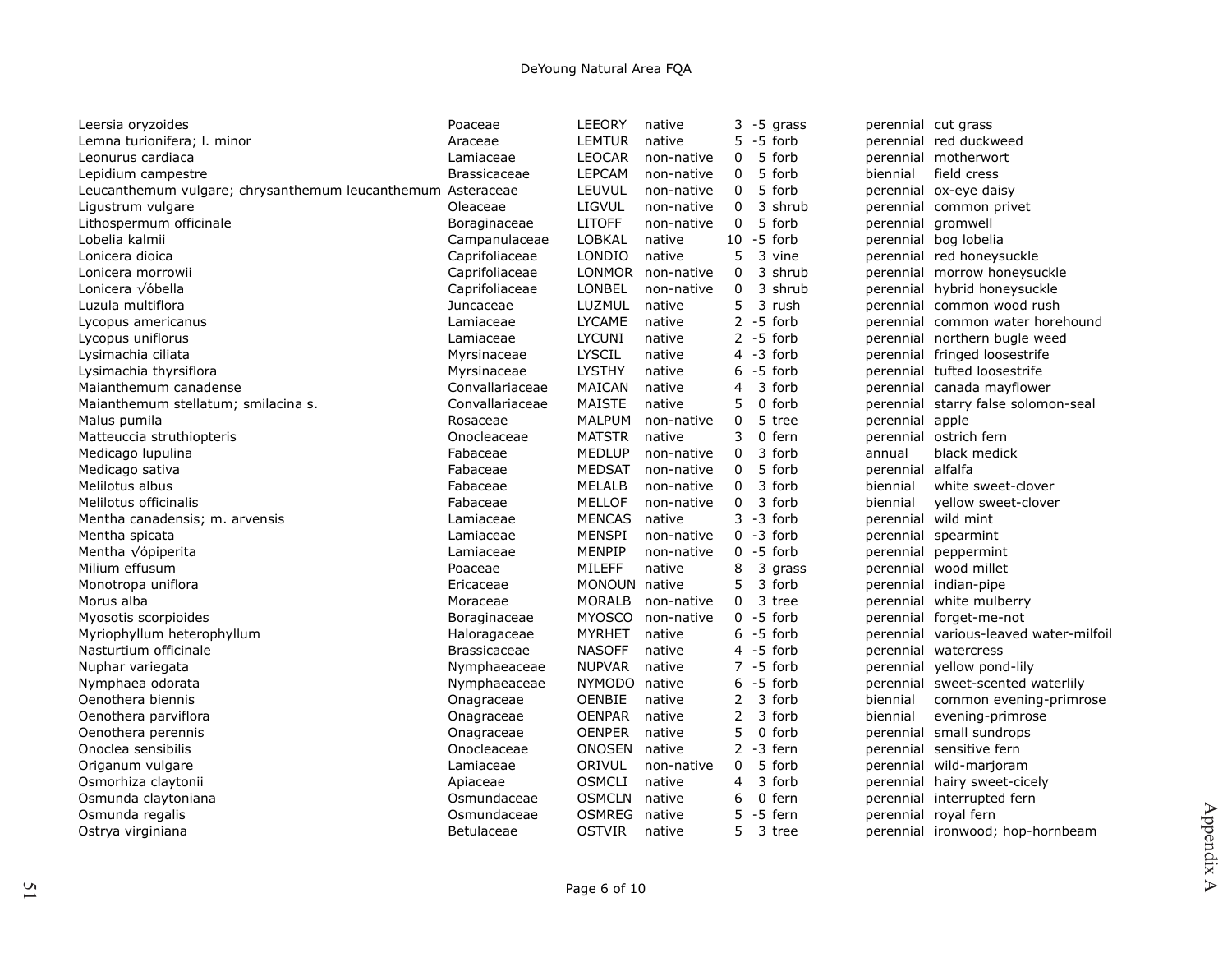| DeYoung Natural Area FQA                |                         |               |            |                |               |                     |                                     |  |
|-----------------------------------------|-------------------------|---------------|------------|----------------|---------------|---------------------|-------------------------------------|--|
|                                         |                         |               |            |                |               |                     | Appendix                            |  |
| Oxalis dillenii; o. stricta             | Oxalidaceae             | OXADIL        | native     | 0              | 3 forb        |                     | perennial common yellow wood-sorrel |  |
| Panicum capillare                       | Poaceae                 | <b>PANCAP</b> | native     | 0              | $0$ grass     | annual              | $\triangleright$<br>witch grass     |  |
| Panicum virgatum                        | Poaceae                 | PANVIR        | native     | 4              | 0 grass       |                     | perennial switch grass              |  |
| Papaver orientale                       | Papaveraceae            | PAPORI        | non-native | 0              | 5 forb        |                     | perennial oriental poppy            |  |
| Parthenocissus quinquefolia             | Vitaceae                | PARQUI        | native     | 5              | 3 vine        | perennial           | virginia creeper                    |  |
| Pastinaca sativa                        | Apiaceae                | <b>PASSAT</b> | non-native | 0              | 5 forb        | biennial            | wild parsnip                        |  |
| Persicaria hydropiper; polygonum h.     | Polygonaceae            | <b>PERHYR</b> | native     |                | $1 - 5$ forb  | annual              | water-pepper                        |  |
| Phalaris arundinacea                    | Poaceae                 | PHAARU        | native     | 0              | -3 grass      | perennial           | reed canary grass                   |  |
| Phleum pratense                         | Poaceae                 | PHLPRA        | non-native | 0              | 3<br>grass    | perennial timothy   |                                     |  |
| Physalis heterophylla                   | Solanaceae              | <b>PHYHET</b> | native     | 3              | 5 forb        |                     | perennial clammy ground-cherry      |  |
| Physocarpus opulifolius                 | Rosaceae                | <b>PHYOPU</b> | native     | 4              | -3 shrub      | perennial ninebark  |                                     |  |
| Picea glauca                            | Pinaceae                | PICGLA        | native     | 3              | 3 tree        |                     | perennial white spruce              |  |
| Pilea fontana                           | Urticaceae              | PILFON        | native     | 5.             | -3 forb       | annual              | bog clearweed                       |  |
| Pinus resinosa                          | Pinaceae                | <b>PINRES</b> | native     | 6              | 3 tree        | perennial red pine  |                                     |  |
| Pinus strobus                           | Pinaceae                | <b>PINSTR</b> | native     | 3              | 3 tree        |                     | perennial white pine                |  |
| Pinus sylvestris                        | Pinaceae                | PINSYL        | non-native | 0              | 3 tree        |                     | perennial scotch pine               |  |
| Plantago lanceolata                     | Plantaginaceae          | PLALAN        | non-native | 0              | 3 forb        |                     | perennial english plantain          |  |
| Plantago rugelii                        | Plantaginaceae          | <b>PLARUG</b> | native     | 0              | 0 forb        |                     | perennial red-stalked plantain      |  |
| Poa compressa                           | Poaceae                 | <b>POACOM</b> | non-native | 0              | 3 grass       |                     | perennial canada bluegrass          |  |
| Poa palustris                           | Poaceae                 | <b>POAPAS</b> | native     | 3              | -3 grass      |                     | perennial fowl meadow grass         |  |
| Poa pratensis                           | Poaceae                 | <b>POAPRA</b> | non-native | 0              | 3<br>grass    |                     | perennial kentucky bluegrass        |  |
| Populus balsamifera                     | Salicaceae              | POPBAL        | native     |                | $2 - 3$ tree  |                     | perennial balsam poplar             |  |
| Populus grandidentata                   | Salicaceae              | <b>POPGRA</b> | native     | 4              | 3 tree        |                     | perennial big-tooth aspen           |  |
| Populus tremuloides                     | Salicaceae              | <b>POPTRE</b> | native     | $\mathbf{1}$   | 0 tree        |                     | perennial quaking aspen             |  |
| Potamogeton alpinus                     | Potamogetonaceae POTALP |               | native     |                | $10 - 5$ forb |                     | perennial pondweed                  |  |
| Potamogeton natans                      | Potamogetonaceae POTNAT |               | native     |                | $5 - 5$ forb  |                     | perennial pondweed                  |  |
| Potentilla recta                        | Rosaceae                | <b>POTREC</b> | non-native | $\Omega$       | 5 forb        |                     | perennial rough-fruited cinquefoil  |  |
| Potentilla simplex                      | Rosaceae                | <b>POTSIM</b> | native     | $\overline{2}$ | 3 forb        |                     | perennial old-field cinquefoil      |  |
| Poterium sanguisorba; sanguisorba minor | Rosaceae                | <b>POTSAN</b> | non-native | $\Omega$       | 0 forb        |                     | perennial garden or salad burnet    |  |
| Prunella vulgaris                       | Lamiaceae               | PRUVUL        | native     | 0              | 0 forb        | perennial self-heal |                                     |  |
| Prunus mahaleb                          | Rosaceae                | <b>PRUMAH</b> | non-native | 0              | 5 tree        |                     | perennial perfumed cherry           |  |
| Prunus pensylvanica                     | Rosaceae                | <b>PRUPEN</b> | native     | 3              | 3 tree        |                     | perennial pin cherry                |  |
| Prunus serotina                         | Rosaceae                | <b>PRUSER</b> | native     | 2              | 3 tree        |                     | perennial wild black cherry         |  |
| Prunus virginiana                       | Rosaceae                | <b>PRUVIR</b> | native     | 2              | 3 shrub       |                     | perennial choke cherry              |  |
| Pteridium aquilinum                     | Dennstaedtiaceae        | PTEAQU        | native     | 0              | 3 fern        |                     | perennial bracken fern              |  |
| Pyrola elliptica                        | Ericaceae               | <b>PYRELL</b> | native     | 6              | 3 forb        |                     | perennial large-leaved shinleaf     |  |
| Pyrus communis                          | Rosaceae                | <b>PYRCOM</b> | non-native | 0              | 5 tree        |                     | perennial common pear               |  |
| Quercus alba                            | Fagaceae                | QUEALB        | native     | 5              | 3 tree        |                     | perennial white oak                 |  |
| Quercus rubra                           | Fagaceae                | QUERUB        | native     | 5              | 3 tree        | perennial red oak   |                                     |  |
| Quercus velutina                        | Fagaceae                | <b>OUEVEL</b> | native     | 6              | 5<br>tree     |                     | perennial black oak                 |  |
| Ranunculus acris                        | Ranunculaceae           | RANACR        | non-native | $\Omega$       | 0 forb        |                     | perennial tall or common buttercup  |  |
| Ranunculus bulbosus                     | Ranunculaceae           | <b>RANBUL</b> | non-native | $\Omega$       | -3 forb       |                     | perennial bulbous buttercup         |  |
| Ranunculus hispidus                     | Ranunculaceae           | RANHIS        | native     | 5              | 0 forb        |                     | perennial swamp buttercup           |  |
| Ranunculus recurvatus                   | Ranunculaceae           | RANREC        | native     |                | $5 - 3$ forb  |                     | perennial hooked crowfoot           |  |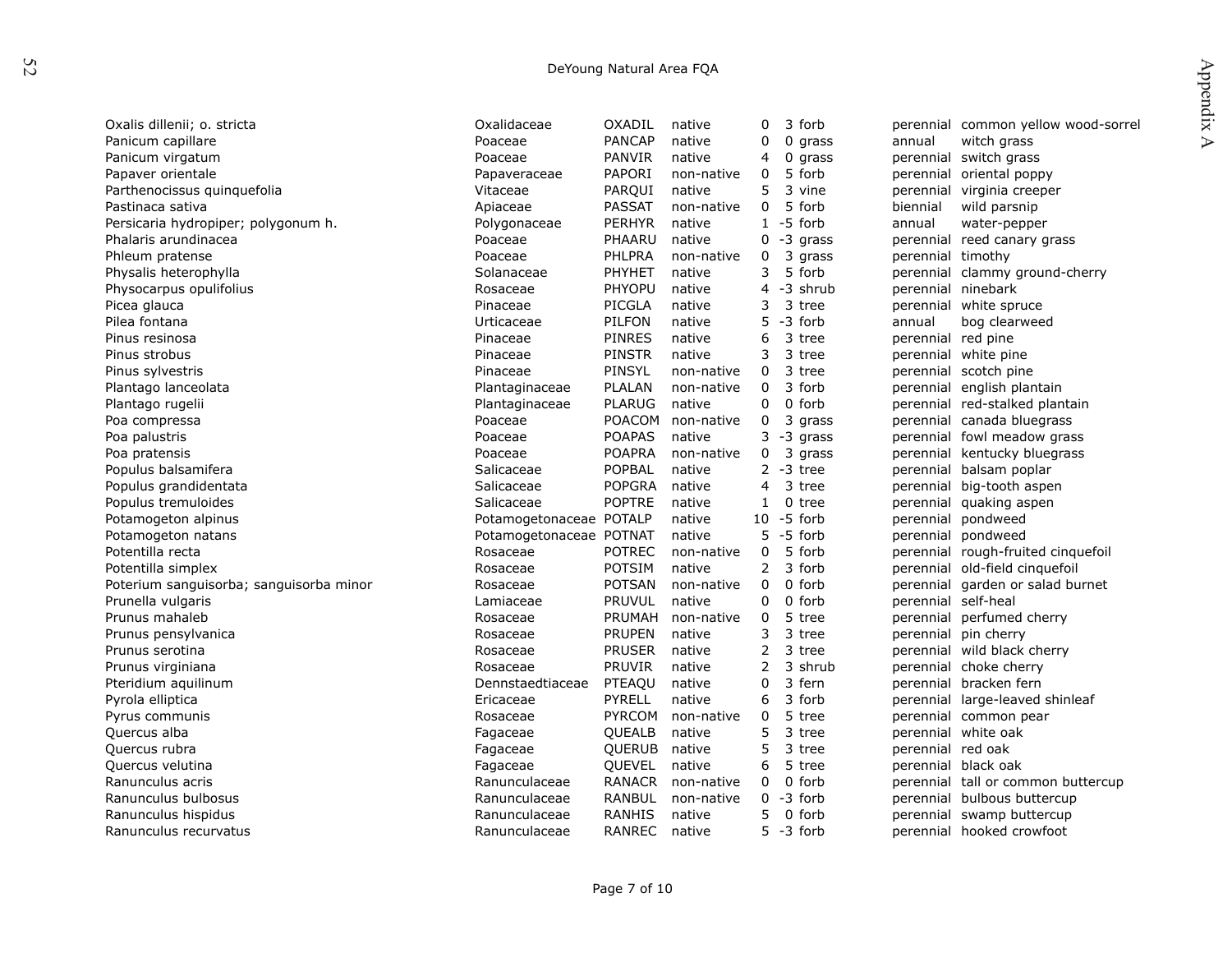| Rhamnus alnifolia                               | Rhamnaceae          | <b>RHAALN</b> | native     | 8            | -5 shrub      |                   | perennial alder-leaved buckthorn     |
|-------------------------------------------------|---------------------|---------------|------------|--------------|---------------|-------------------|--------------------------------------|
| Rhamnus cathartica                              | Rhamnaceae          | <b>RHACAT</b> | non-native | 0            | 0 tree        |                   | perennial common buckthorn           |
| Rhus typhina                                    | Anacardiaceae       | <b>RHUTYP</b> | native     | 2            | 3 shrub       |                   | perennial staghorn sumac             |
| Ribes americanum                                | Grossulariaceae     | RIBAME        | native     | 6            | -3 shrub      | perennial         | wild black currant                   |
| Ribes cynosbati                                 | Grossulariaceae     | <b>RIBCYN</b> | native     | 4            | 3 shrub       |                   | perennial prickly or wild gooseberry |
| Ribes triste                                    | Grossulariaceae     | RIBTRI        | native     | 6.           | -5 shrub      |                   | perennial swamp red currant          |
| Rosa multiflora                                 | Rosaceae            | <b>ROSMUL</b> | non-native | 0            | 3 shrub       | perennial         | multiflora rose                      |
| Rosa palustris                                  | Rosaceae            | <b>ROSPAL</b> | native     | 5.           | -5 shrub      |                   | perennial swamp rose                 |
| Rubus allegheniensis                            | Rosaceae            | <b>RUBALL</b> | native     | 1            | 3 shrub       |                   | perennial common blackberry          |
| Rubus flagellaris                               | Rosaceae            | <b>RUBFLA</b> | native     | 1            | 3 shrub       |                   | perennial northern dewberry          |
| Rubus hispidus                                  | Rosaceae            | <b>RUBHIS</b> | native     | 4            | -3 shrub      |                   | perennial swamp dewberry             |
| Rubus occidentalis                              | Rosaceae            | <b>RUBOCC</b> | native     | $\mathbf{1}$ | 5 shrub       |                   | perennial black raspberry            |
| Rubus pubescens                                 | Rosaceae            | <b>RUBPUB</b> | native     |              | 4 -3 shrub    | perennial         | dwarf raspberry                      |
| Rubus strigosus                                 | Rosaceae            | <b>RUBSTR</b> | native     | 2            | 0 shrub       | perennial         | wild red raspberry                   |
| Rudbeckia hirta                                 | Asteraceae          | <b>RUDHIR</b> | native     | $\mathbf{1}$ | 3 forb        |                   | perennial black-eyed susan           |
| Rumex acetosella                                | Polygonaceae        | <b>RUMACL</b> | non-native | 0            | 3 forb        |                   | perennial sheep sorrel               |
| Rumex crispus                                   | Polygonaceae        | RUMCRI        | non-native | 0            | 0 forb        |                   | perennial curly dock                 |
| Rumex obtusifolius                              | Polygonaceae        | <b>RUMOBT</b> | non-native | 0            | 0 forb        | perennial         | bitter dock                          |
| Rumex orbiculatus                               | Polygonaceae        | <b>RUMORB</b> | native     |              | $9 - 5$ forb  | perennial         | great water dock                     |
| Sagittaria cuneata                              | Alismataceae        | <b>SAGCUN</b> | native     |              | $6 - 5$ forb  |                   | perennial arum-leaved arrowhead      |
| Sagittaria latifolia                            | Alismataceae        | <b>SAGLAT</b> | native     |              | $4 - 5$ forb  |                   | perennial common arrowhead           |
| Salix bebbiana                                  | Salicaceae          | <b>SALBEB</b> | native     |              | $1 - 3$ shrub | perennial         | bebbs willow                         |
| Salix discolor                                  | Salicaceae          | <b>SALDIS</b> | native     |              | $1 - 3$ shrub | perennial         | pussy willow                         |
| Salix eriocephala                               | Salicaceae          | SALERI        | native     |              | $2 - 3$ shrub | perennial         | willow                               |
| Salix exigua                                    | Salicaceae          | SALEXI        | native     |              | $1 - 3$ shrub |                   | perennial sandbar willow             |
| Salix nigra                                     | Salicaceae          | <b>SALNIG</b> | native     |              | $5 - 5$ tree  | perennial         | black willow                         |
| Salix petiolaris                                | Salicaceae          | <b>SALPET</b> | native     |              | $1 - 3$ shrub |                   | perennial slender willow             |
| Sambucus canadensis                             | Adoxaceae           | SAMCAN        | native     | 3            | -3 shrub      | perennial         | elderberry                           |
| Schedonorus pratensis; festuca p.               | Poaceae             | <b>SCHPRA</b> | non-native | 0            | 3 grass       | perennial         | meadow fescue                        |
| Schizachyrium scoparium; andropogon s.          | Poaceae             | <b>SCHSCO</b> | native     | 5            | 3 grass       | perennial         | little bluestem                      |
| Schoenoplectus acutus; scirpus a.               | Cyperaceae          | <b>SCHACU</b> | native     |              | $5 - 5$ sedge |                   | perennial hardstem bulrush           |
| Schoenoplectus subterminalis; scirpus s.        | Cyperaceae          | <b>SCHSUB</b> | native     | 8            | -5 sedge      | perennial bulrush |                                      |
| Schoenoplectus tabernaemontani; scirpus validus | Cyperaceae          | <b>SCHTAB</b> | native     |              | $4 - 5$ sedge |                   | perennial softstem bulrush           |
| Scirpus atrovirens                              | Cyperaceae          | <b>SCIATV</b> | native     |              | $3 - 5$ sedge | perennial bulrush |                                      |
| Scirpus pedicillatus; s. cyperinus              | Cyperaceae          | <b>SCIPED</b> | native     |              | 5 -5 sedge    |                   | perennial wool-grass                 |
| Scirpus pendulus                                | Cyperaceae          | <b>SCIPEN</b> | native     |              | $3 - 5$ sedge | perennial         | bulrush                              |
| Scutellaria galericulata                        | Lamiaceae           | <b>SCUGAL</b> | native     | 5.           | -5 forb       | perennial         | marsh skullcap                       |
| Sedum acre                                      | Crassulaceae        | <b>SEDACR</b> | non-native | 0            | 5 forb        | perennial         | mossy stonecrop                      |
| Silene vulgaris                                 | Caryophyllaceae     | <b>SILVUL</b> | non-native | 0            | 5 forb        | perennial         | bladder campion                      |
| Sinapis arvensis; brassica kaber                | <b>Brassicaceae</b> | <b>SINARV</b> | non-native | 0            | 5 forb        | annual            | wild mustard                         |
| Sium suave                                      | Apiaceae            | <b>SIUSUA</b> | native     | 5.           | -5 forb       | perennial         | water-parsnip                        |
| Solanum dulcamara                               | Solanaceae          | <b>SOLDUL</b> | non-native | 0            | 0 vine        | perennial         | bittersweet nightshade               |
| Solidago altissima                              | Asteraceae          | <b>SOLALT</b> | native     | $\mathbf{1}$ | 3 forb        | perennial         | tall goldenrod                       |
| Solidago caesia                                 | Asteraceae          | <b>SOLCAE</b> | native     | 6            | 3 forb        |                   | perennial bluestem goldenrod         |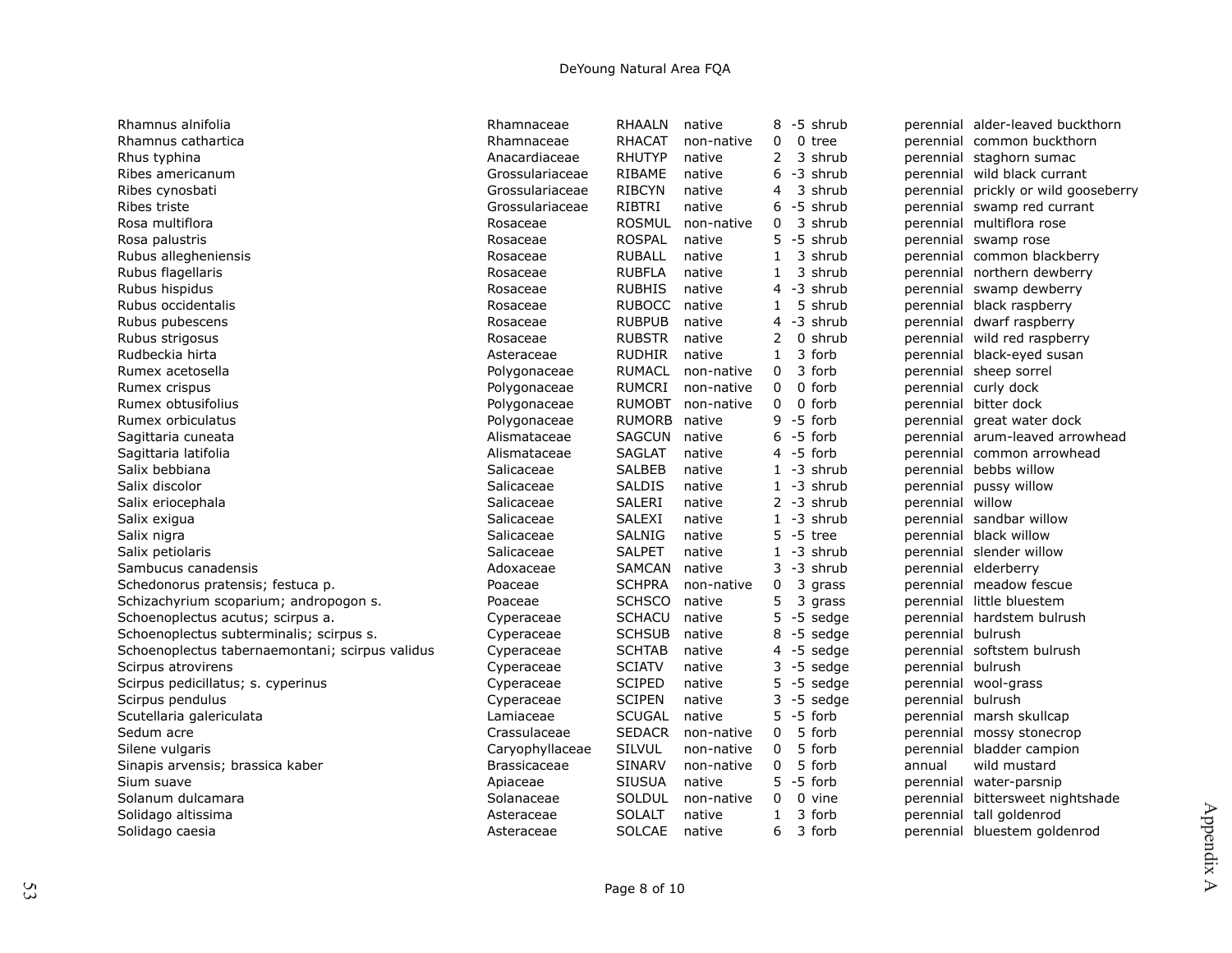| r |
|---|

| DeYoung Natural Area FQA                           |                         |               |            |              |               |           |                                  |                  |
|----------------------------------------------------|-------------------------|---------------|------------|--------------|---------------|-----------|----------------------------------|------------------|
|                                                    |                         |               |            |              |               |           |                                  | Appendix         |
| Solidago canadensis                                | Asteraceae              | <b>SOLCAN</b> | native     | 1            | 3 forb        |           | perennial canada goldenrod       |                  |
| Solidago gigantea                                  | Asteraceae              | <b>SOLGIG</b> | native     | 3            | -3 forb       | perennial | late goldenrod                   | $\triangleright$ |
| Solidago juncea                                    | Asteraceae              | <b>SOLJUN</b> | native     | 3            | 5 forb        | perennial | early goldenrod                  |                  |
| Solidago nemoralis                                 | Asteraceae              | <b>SOLNEM</b> | native     | 2            | 5 forb        | perennial | old-field goldenrod              |                  |
| Solidago rugosa                                    | Asteraceae              | <b>SOLRUG</b> | native     | 3            | 0 forb        | perennial | rough-leaved goldenrod           |                  |
| Sparganium eurycarpum                              | Typhaceae               | <b>SPAEUR</b> | native     | 5.           | -5 forb       |           | perennial common bur-reed        |                  |
| Sporobolus cryptandrus                             | Poaceae                 | <b>SPOCRY</b> | native     | 3            | 3<br>grass    |           | perennial sand dropseed          |                  |
| Stuckenia filiformis; potamogeton f.; p. vaginatus | Potamogetonaceae STUFIL |               | native     |              | $7 - 5$ forb  |           | perennial narrow-leaved pondweed |                  |
| Symphyotrichum firmum; aster puniceus              | Asteraceae              | <b>SYMFIR</b> | native     |              | $4 - 3$ forb  |           | perennial smooth swamp aster     |                  |
| Symphyotrichum lanceolatum; aster I.               | Asteraceae              | <b>SYMLAN</b> | native     |              | $2 - 3$ forb  | perennial | panicled aster                   |                  |
| Symphyotrichum lateriflorum; aster I.              | Asteraceae              | <b>SYMLAT</b> | native     | 2            | $0$ forb      | perennial | calico aster                     |                  |
| Symphyotrichum novae-angliae; aster n.             | Asteraceae              | SYMNOV        | native     | 3            | -3 forb       | perennial | new england aster                |                  |
| Symphyotrichum ontarionis; aster o.                | Asteraceae              | SYMONT        | native     | 6            | 0 forb        | perennial | lake ontario aster               |                  |
| Symphyotrichum puniceum; aster p.                  | Asteraceae              | <b>SYMPUN</b> | native     | 5            | -5<br>forb    | perennial | swamp aster                      |                  |
| Symphyotrichum urophyllum; aster sagittifolius     | Asteraceae              | SYMURO        | native     | 2            | 5 forb        |           | perennial arrow-leaved aster     |                  |
| Taraxacum officinale                               | Asteraceae              | <b>TAROFF</b> | non-native | 0            | 3 forb        |           | perennial common dandelion       |                  |
| Thalictrum dioicum                                 | Ranunculaceae           | <b>THADIO</b> | native     | 6            | 3 forb        | perennial | early meadow-rue                 |                  |
| Thelypteris palustris                              | Thelypteridaceae        | <b>THEPAL</b> | native     | $\mathbf{2}$ | -3 fern       | perennial | marsh fern                       |                  |
| Thuja occidentalis                                 | Cupressaceae            | <b>THUOCC</b> | native     | 4            | -3 tree       | perennial | arbor vitae                      |                  |
| Tiarella cordifolia                                | Saxifragaceae           | <b>TIACOR</b> | native     | 9            | 3 forb        | perennial | foamflower                       |                  |
| Tilia americana                                    | Malvaceae               | TILAME        | native     | 5            | 3 tree        | perennial | basswood                         |                  |
| Toxicodendron radicans                             | Anacardiaceae           | <b>TOXRAD</b> | native     | 2            | 0 vine        | perennial | poison-ivy                       |                  |
| Tragopogon dubius                                  | Asteraceae              | <b>TRADUB</b> | non-native | 0            | 5 forb        | biennial  | goats beard                      |                  |
| Tragopogon pratensis                               | Asteraceae              | <b>TRAPRA</b> | non-native | 0            | 5 forb        | biennial  | common goats beard               |                  |
| Trifolium pratense                                 | Fabaceae                | <b>TRIPRA</b> | non-native | 0            | 3 forb        | perennial | red clover                       |                  |
| Trifolium repens                                   | Fabaceae                | <b>TRIREP</b> | non-native | $\mathbf 0$  | 3 forb        | perennial | white clover                     |                  |
| Tsuga canadensis                                   | Pinaceae                | <b>TSUCAN</b> | native     | 5            | 3 tree        | perennial | hemlock                          |                  |
| Turritis glabra; arabis g.                         | <b>Brassicaceae</b>     | <b>TURGLA</b> | native     | 3            | 5 forb        | biennial  | tower mustard                    |                  |
| Typha latifolia                                    | Typhaceae               | <b>TYPLAT</b> | native     |              | $1 - 5$ forb  | perennial | broad-leaved cat-tail            |                  |
| Ulmus americana                                    | Ulmaceae                | ULMAME        | native     | $\mathbf{1}$ | -3 tree       | perennial | american elm                     |                  |
| Ulmus pumila                                       | Ulmaceae                | <b>ULMPUM</b> | non-native | $\mathbf{0}$ | 3 tree        | perennial | siberian elm                     |                  |
| Utricularia cornuta                                | Lentibulariaceae        | <b>UTRCOR</b> | native     |              | $10 - 5$ forb | perennial | horned bladderwort               |                  |
| Valeriana officinalis                              | Valerianaceae           | <b>VALOFF</b> | non-native | 0            | 3 forb        | perennial | garden-heliotrope                |                  |
| Verbascum thapsus                                  | Scrophulariaceae        | <b>VERTHA</b> | non-native | 0            | 5 forb        | biennial  | common mullein                   |                  |
| Verbena hastata                                    | Verbenaceae             | <b>VERHAS</b> | native     | 4            | $-3$ forb     | perennial | blue vervain                     |                  |
| Veronica beccabunga var. americana                 | Plantaginaceae          | <b>VERBEA</b> | native     |              | $10 - 5$ forb | perennial | american brooklime               |                  |
| Veronica officinalis                               | Plantaginaceae          | <b>VEROOF</b> | non-native | 0            | 3 forb        |           | perennial common speedwell       |                  |
| Veronica serpyllifolia                             | Plantaginaceae          | <b>VERSER</b> | non-native | 0            | 0 forb        | perennial | thyme-leaved speedwell           |                  |
| Viburnum lentago                                   | Adoxaceae               | <b>VIBLEN</b> | native     | 4            | 0 shrub       | perennial | nannyberry                       |                  |
| Viburnum opulus                                    | Adoxaceae               | <b>VIBOPU</b> | non-native | 0            | -3 shrub      | perennial | european highbush-cranberry      |                  |
| Vicia villosa                                      | Fabaceae                | <b>VICVIL</b> | non-native | 0            | 5 vine        | annual    | hairy vetch                      |                  |
| Viola cucullata                                    | Violaceae               | <b>VIOCUC</b> | native     | 5            | -5 forb       | perennial | marsh violet                     |                  |
| Viola labradorica; v. conspersa                    | Violaceae               | <b>VIOLAB</b> | native     | 3            | 0 forb        | perennial | dog violet                       |                  |
| Viola pubescens                                    | Violaceae               | <b>VIOPUB</b> | native     | 4            | 3 forb        |           | perennial yellow violet          |                  |